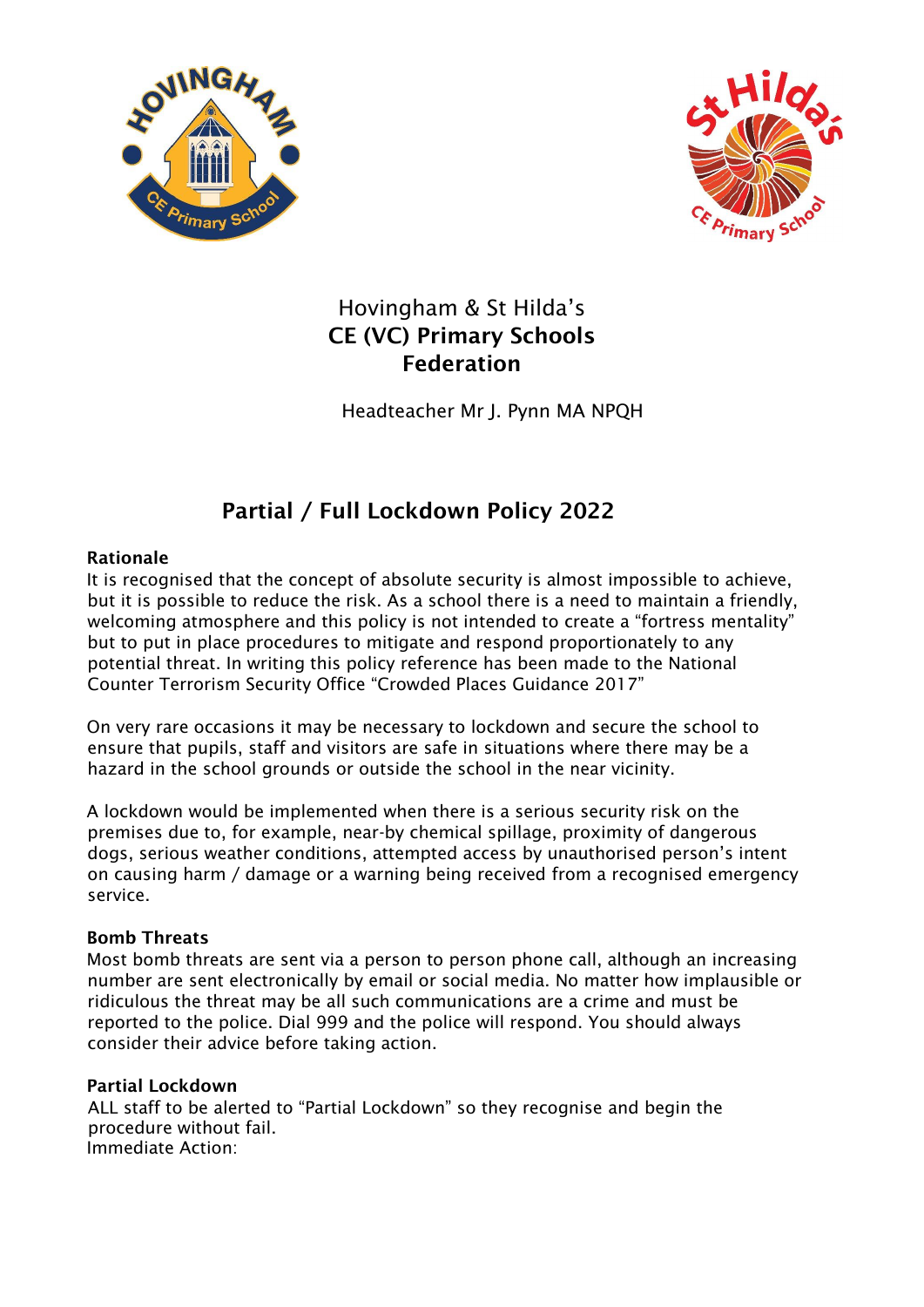- All outside activity to cease immediately, pupils and staff to return to the building in a swift and safe manner.
- All pupils and staff remain inside the building and all external doors and windows are to be locked until further notice. (All non-teaching members of staff who are not directly supervising pupils are required to perform this task if appropriate.)
- Attendance / visitor registers to be taken immediately to ensure no one is absent.
- If not on site, the Headteacher is to be contacted as soon as possible.
- At the discretion of the senior member of staff on site, free movement within the building may be permitted dependent upon the known information or continued reporting of the incident / circumstances.
- At St Hilda's pupils should be brought from Nursery to the main school building if it is deemed appropriate and safe to do so.

Each situation is unique and presents differing on-going challenges. Once pupils and staff etc. are accounted for the senior member of staff will conduct an ongoing dynamic risk assessment basing their decision making primarily on advice received from the Emergency Services. All staff will be updated when applicable and a written evidence log will be maintained throughout should it be required at a later stage. "Partial Lockdown" is a precautionary measure and should be recognised that it places the school in a state of readiness (whilst retaining a degree of normality), should the reported situation escalate.

During the Partial Lockdown procedure, staff will maintain open lines of communication but must not make unnecessary calls until further notice as this may delay the information sharing process to and from the emergency services. The senior member of staff on site will make further dynamic risk assessment decisions with the assistance and advice of the appropriate professional bodies regarding the prevailing threat. An evidence log must be maintained, should it be required at a later stage.

#### Full Lockdown

This signifies an immediate threat to the school and may be an escalation of a partial lockdown or a spontaneous incident / event or occurrence near to the premises. Immediate action:

- All pupils / staff to rendezvous immediately to a pre agreed area of the premises known by all staff that can ideally accommodate the maximum role numbers – St Hilda's, Class 2. Hovingham, Class 2.
- All external doors to be locked/closed immediately (All non-teaching members of staff who are not directly supervising pupils are required to perform this task if appropriate.)
- All windows are to be closed and blinds drawn where applicable. Pupils are to be encouraged to remain quiet and out of public view until further notice.
- Pupil/staff and visitor registers will be taken to ensure no one is absent.

Each situation is unique and presents differing on-going challenges. Once everyone has been accounted for the senior member of staff will conduct an on-going dynamic risk assessment basing their decision making primarily on advice received from the Emergency Services. All staff will be updated when applicable, and a written evidence log will be maintained throughout should it be required at a later stage.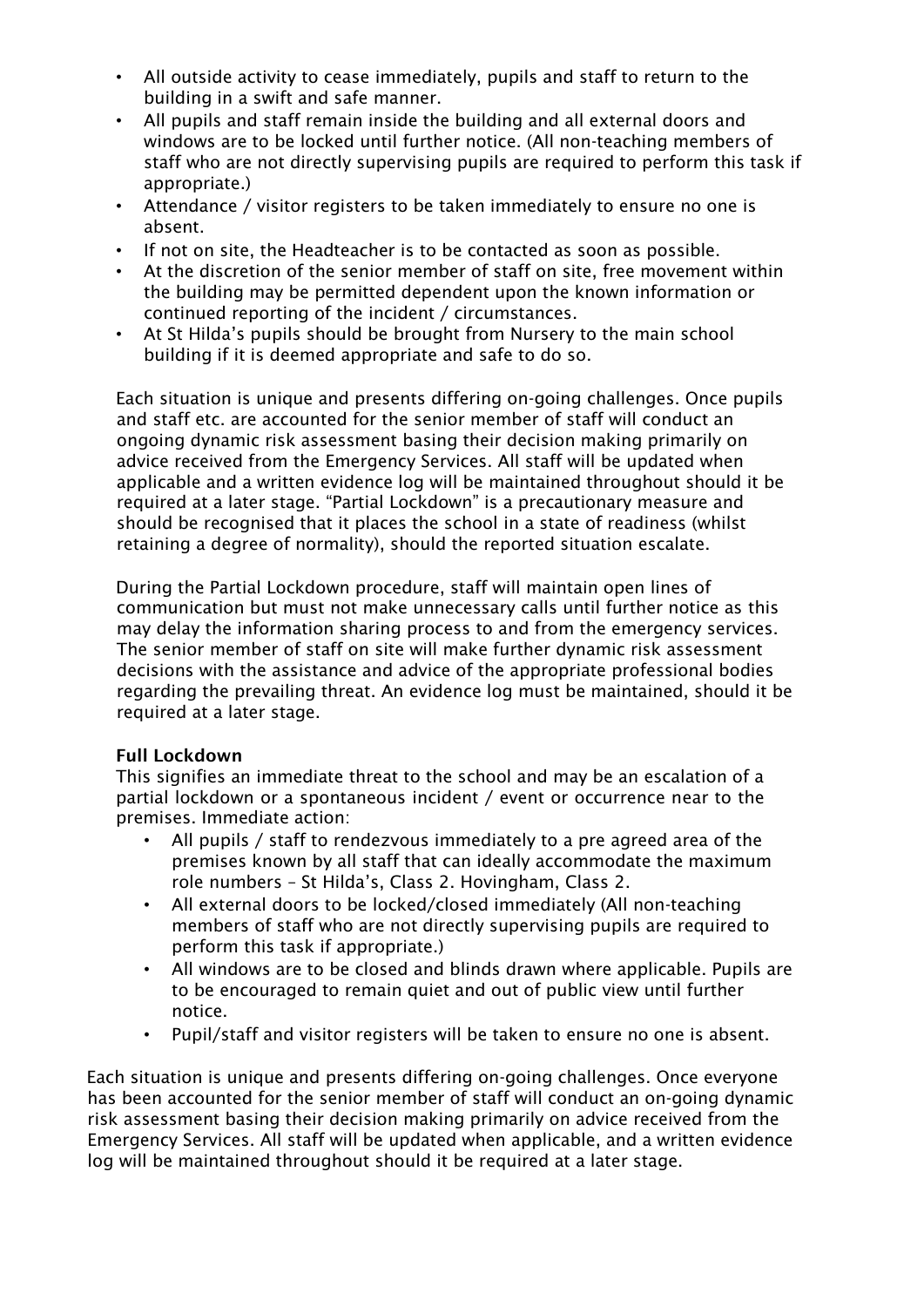Due to the nature of both schools there are a number of situations where pupils may be away from the main building when a full lockdown becomes necessary.

| <b>Situation</b>                                        | <b>Safe Place</b>                                                                                                                                                                                                                                                                                                    | Communication                                      |
|---------------------------------------------------------|----------------------------------------------------------------------------------------------------------------------------------------------------------------------------------------------------------------------------------------------------------------------------------------------------------------------|----------------------------------------------------|
| St Hilda's -<br>Pupils on playing field /<br>playground | Return to main school building                                                                                                                                                                                                                                                                                       | In person                                          |
| St Hilda's -<br>Pupils isolated in Nursery<br>building  | Pupils and staff remain in Nursery<br>building until advised by senior<br>member of staff that it's safe to<br>move to main building                                                                                                                                                                                 | <b>In</b><br>person<br>Walkie talkies<br>email     |
| St Hilda's -<br>Pupils in village hall                  | Pupils remain at village hall<br>following above lockdown<br>procedure until advised it's safe                                                                                                                                                                                                                       | <b>Walkie Talkies</b><br>Mobile phone In<br>person |
|                                                         | to move to main school building<br>by senior member of staff.                                                                                                                                                                                                                                                        |                                                    |
| Hovingham -<br>Pupils on Village Green                  | If it is safe to return to the main<br>school building this should be the<br>priority. If there is any doubt<br>about the safety of this, pupils<br>should be taken to the Worsley<br>Arms until advised it is safe to<br>return to school.                                                                          | <b>Walkie Talkies</b><br>In person<br>Mobile phone |
| Hovingham -<br>Pupils in Village Hall                   | Pupils remain at village hall<br>following above lockdown<br>procedure until advised it's safe<br>to move to main school building<br>by senior member of staff. If there<br>is any doubt about the safety of<br>this, pupils should be taken to the<br>Worsley Arms until advised it is<br>safe to return to school. | <b>Walkie Talkies</b><br>Mobile phone<br>In person |

The lockdown procedure will remain in force until it has been established from a member of the emergency services that the incident has successfully resolved and no further risk is posed to the welfare and safety of the pupils and staff etc.

At any time during the lockdown, if the fire alarm sounds an evacuation of the building is required.

#### Communication with Parents

Should full lockdown occur, it is advised that developments are communicated to parents / Carers as soon as practicable and in some cases in agreement with the emergency services and the most senior member of NYCC staff overseeing the incident. Parents will be naturally concerned, anxious and all accurate information releases will assist to alleviate undue anxiety.

Parents /Carers should be given enough information to enable them to understand the potential outcome and possible time frames so that they;